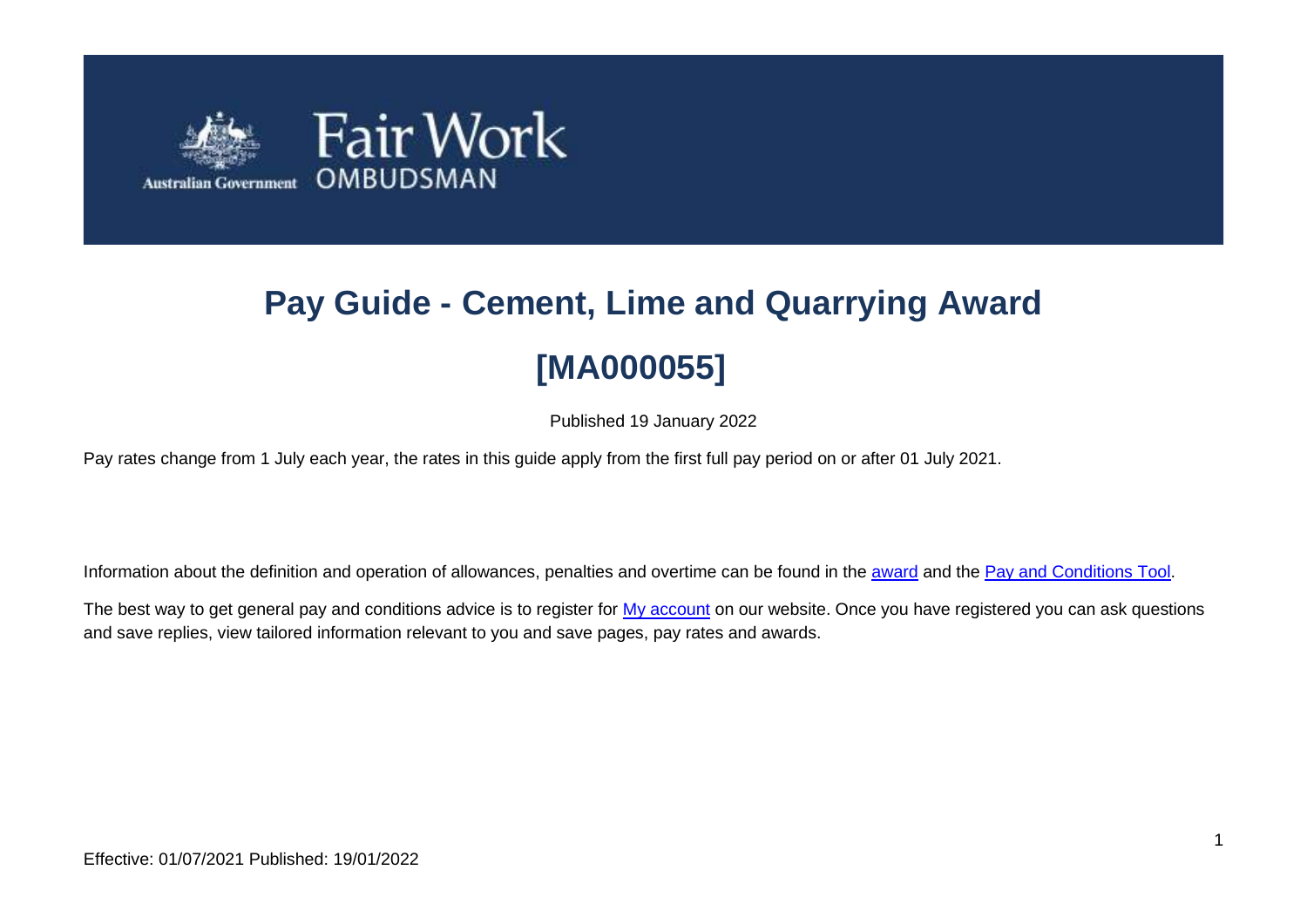# **Rates of pay**

The rates below include industry disability allowance. If the First aid or Leading hand allowances apply, the rates below should not be used, and should be calculated using [the PACT.](https://calculate.fairwork.gov.au/)

## **Adult**

### **Full-time & part-time**

#### **Table 1 of 3**

| <b>Classification</b>              | <b>Weekly pay</b><br>rate | Hourly pay rate | <b>Sunday</b> | <b>Public holiday</b> | Overtime -<br><b>Monday to</b><br>Saturday - first<br>2 hours - not<br>continuous<br>shiftworkers | <b>Overtime -</b><br><b>Monday to</b><br>Saturday - after<br>2 hours - not<br>continuous<br><b>shiftworkers</b> |
|------------------------------------|---------------------------|-----------------|---------------|-----------------------|---------------------------------------------------------------------------------------------------|-----------------------------------------------------------------------------------------------------------------|
| Cement and lime industry - level 1 | \$838.12                  | \$22.05         | \$44.10       | \$55.13               | \$33.08                                                                                           | \$44.10                                                                                                         |
| Cement and lime industry - level 2 | \$878.62                  | \$23.12         | \$46.24       | \$57.80               | \$34.68                                                                                           | \$46.24                                                                                                         |
| Cement and lime industry - level 3 | \$904.52                  | \$23.80         | \$47.60       | \$59.50               | \$35.70                                                                                           | \$47.60                                                                                                         |
| Cement and lime industry - level 4 | \$922.02                  | \$24.26         | \$48.52       | \$60.65               | \$36.39                                                                                           | \$48.52                                                                                                         |
| Cement and lime industry - level 5 | \$939.12                  | \$24.71         | \$49.42       | \$61.78               | \$37.07                                                                                           | \$49.42                                                                                                         |
| Cement and lime industry - level 6 | \$965.02                  | \$25.39         | \$50.78       | \$63.48               | \$38.09                                                                                           | \$50.78                                                                                                         |
| Cement and lime industry - level 7 | \$992.72                  | \$26.12         | \$52.24       | \$65.30               | \$39.18                                                                                           | \$52.24                                                                                                         |
| Quarrying industry - grade 1       | \$800.98                  | \$21.08         | \$42.16       | \$52.70               | \$31.62                                                                                           | \$42.16                                                                                                         |
| Quarrying industry - grade 2       | \$822.68                  | \$21.65         | \$43.30       | \$54.13               | \$32.48                                                                                           | \$43.30                                                                                                         |
| Quarrying industry - grade 3       | \$876.28                  | \$23.06         | \$46.12       | \$57.65               | \$34.59                                                                                           | \$46.12                                                                                                         |
| Quarrying industry - grade 4       | \$901.58                  | \$23.73         | \$47.46       | \$59.33               | \$35.60                                                                                           | \$47.46                                                                                                         |
| Quarrying industry - grade 5       | \$927.88                  | \$24.42         | \$48.84       | \$61.05               | \$36.63                                                                                           | \$48.84                                                                                                         |
| Quarrying industry - grade 6       | \$955.58                  | \$25.15         | \$50.30       | \$62.88               | \$37.73                                                                                           | \$50.30                                                                                                         |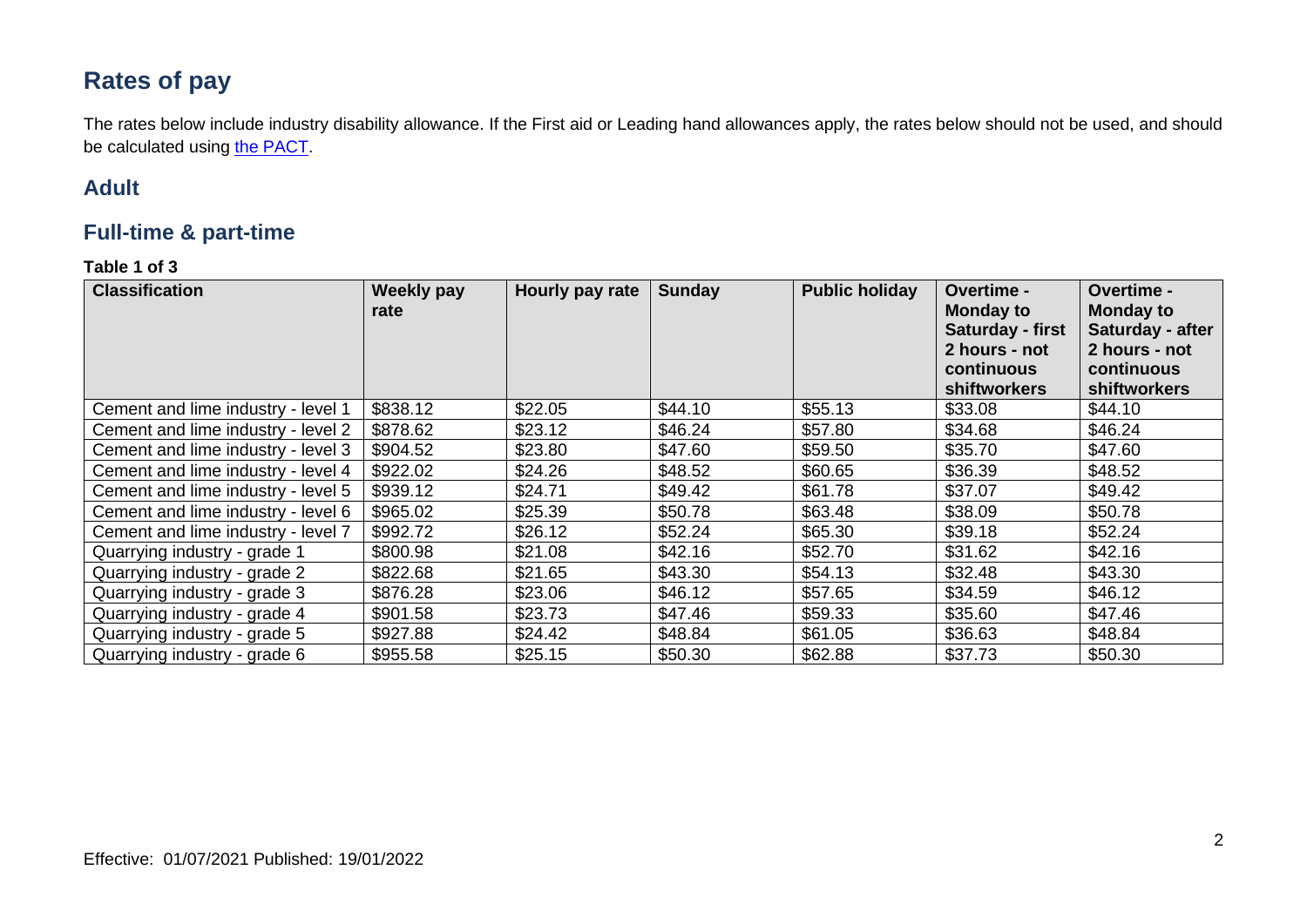**Table 2 of 3**

| <b>Classification</b>              | <b>Working</b>          |  | Afternoon or         | <b>Permanent</b> |               | Saturday -        |                   | Saturday - first       | Saturday - after       |
|------------------------------------|-------------------------|--|----------------------|------------------|---------------|-------------------|-------------------|------------------------|------------------------|
|                                    | through a meal<br>break |  | night shift          | night shift      |               | shiftwork         |                   | 2 hours -<br>shiftwork | 2 hours -<br>shiftwork |
| Cement and lime industry - level 1 | \$33.08                 |  | \$25.36              | \$28.67          |               | \$33.08           |                   | N/A                    | N/A                    |
| Cement and lime industry - level 2 | \$34.68                 |  | \$26.59              | \$30.06          |               | \$34.68           |                   | N/A                    | N/A                    |
| Cement and lime industry - level 3 | \$35.70                 |  | \$27.37              | \$30.94          |               | \$35.70           |                   | N/A                    | N/A                    |
| Cement and lime industry - level 4 | \$36.39                 |  | \$27.90              | \$31.54          |               | \$36.39           |                   | N/A                    | N/A                    |
| Cement and lime industry - level 5 | \$37.07                 |  | \$28.42              | \$32.12          |               | \$37.07           |                   | N/A                    | N/A                    |
| Cement and lime industry - level 6 | \$38.09                 |  | \$29.20              | \$33.01          |               | \$38.09           |                   | N/A                    | N/A                    |
| Cement and lime industry - level 7 | \$39.18                 |  | \$30.04              | \$33.96          |               | \$39.18           |                   | N/A                    | N/A                    |
| Quarrying industry - grade 1       | \$31.62                 |  | \$24.24              | \$27.40          |               | N/A               |                   | \$31.62                | \$42.16                |
| Quarrying industry - grade 2       | \$32.48                 |  | \$24.90              | \$28.15          |               | N/A               |                   | \$32.48                | \$43.30                |
| Quarrying industry - grade 3       | \$34.59                 |  | \$26.52              | \$29.98          |               | N/A               |                   | \$34.59                | \$46.12                |
| Quarrying industry - grade 4       | \$35.60                 |  | \$27.29              | \$30.85          |               | N/A               |                   | \$35.60                | \$47.46                |
| Quarrying industry - grade 5       | \$36.63                 |  | \$28.08              | \$31.75          |               | N/A               |                   | \$36.63                | \$48.84                |
| Quarrying industry - grade 6       | \$37.73                 |  | \$28.92              | \$32.70          |               | N/A               |                   | \$37.73                | \$50.30                |
| Table 3 of 3                       |                         |  |                      |                  |               |                   |                   |                        |                        |
| <b>Classification</b>              | Overtime -              |  | <b>Minimum break</b> |                  |               | Less than 10 hour | <b>Changes to</b> |                        | <b>Working on RDO</b>  |
|                                    | continuous              |  | after working        |                  | break between |                   |                   | shiftwork - more       |                        |
|                                    | shiftwork               |  | overtime - change    |                  | shifts        |                   |                   | than 48 hours          |                        |
|                                    |                         |  | to shift             |                  |               |                   |                   | notice - Monday to     |                        |
|                                    |                         |  |                      |                  |               |                   | <b>Friday</b>     |                        |                        |
| Cement and lime industry - level 1 | \$44.10                 |  | N/A                  |                  | \$44.10       |                   | \$33.08           |                        | N/A                    |
| Cement and lime industry - level 2 | \$46.24                 |  | N/A                  |                  | \$46.24       |                   | \$34.68           |                        | N/A                    |
| Cement and lime industry - level 3 | \$47.60                 |  | N/A                  |                  | \$47.60       |                   | \$35.70           |                        | N/A                    |
| Cement and lime industry - level 4 | \$48.52                 |  | N/A                  |                  | \$48.52       |                   | \$36.39           |                        | N/A                    |
| Cement and lime industry - level 5 | \$49.42                 |  | N/A                  |                  | \$49.42       |                   | \$37.07           |                        | N/A                    |
| Cement and lime industry - level 6 | \$50.78                 |  | N/A                  |                  | \$50.78       |                   | \$38.09           |                        | N/A                    |
| Cement and lime industry - level 7 | \$52.24                 |  | N/A                  |                  | \$52.24       |                   | \$39.18           |                        | N/A                    |
| Quarrying industry - grade 1       | N/A                     |  | \$42.16              |                  | \$42.16       |                   | N/A               |                        | \$42.16                |
| Quarrying industry - grade 2       | N/A                     |  | \$43.30              |                  | \$43.30       |                   | N/A               |                        | \$43.30                |
| Quarrying industry - grade 3       | N/A                     |  | \$46.12              |                  | \$46.12       |                   | N/A               |                        | \$46.12                |
| Quarrying industry - grade 4       | N/A                     |  | \$47.46              |                  | \$47.46       |                   | N/A               |                        | \$47.46                |
| Quarrying industry - grade 5       | N/A                     |  | \$48.84              |                  | \$48.84       |                   | N/A               |                        | \$48.84                |
| Quarrying industry - grade 6       | N/A                     |  | \$50.30              |                  | \$50.30       |                   | N/A               |                        | \$50.30                |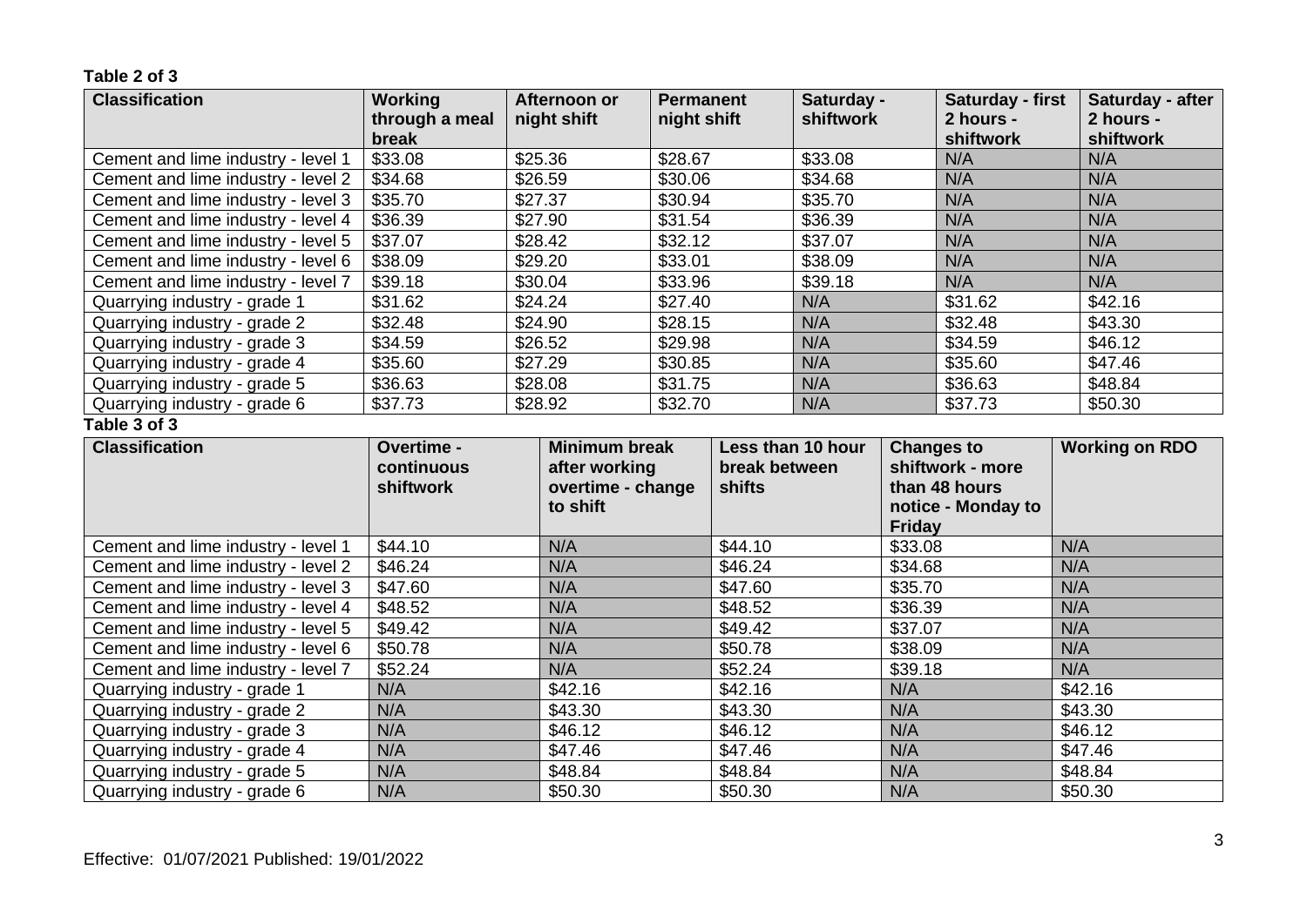## **Casual**

#### **Table 1 of 3**

| <b>Classification</b>              | Hourly pay rate | <b>Sunday</b> | <b>Public holiday</b> | <b>Overtime - Monday to</b><br><b>Saturday - first 2 hours</b><br>- not continuous<br><b>shiftworkers</b> | <b>Overtime - Monday to</b><br><b>Saturday - after 2 hours</b><br>- not continuous<br>shiftworkers |
|------------------------------------|-----------------|---------------|-----------------------|-----------------------------------------------------------------------------------------------------------|----------------------------------------------------------------------------------------------------|
| Cement and lime industry - level 1 | \$27.56         | \$49.61       | \$60.64               | \$38.59                                                                                                   | \$49.61                                                                                            |
| Cement and lime industry - level 2 | \$28.90         | \$52.02       | \$63.58               | \$40.46                                                                                                   | \$52.02                                                                                            |
| Cement and lime industry - level 3 | \$29.75         | \$53.55       | \$65.45               | \$41.65                                                                                                   | \$53.55                                                                                            |
| Cement and lime industry - level 4 | \$30.33         | \$54.59       | \$66.72               | \$42.46                                                                                                   | \$54.59                                                                                            |
| Cement and lime industry - level 5 | \$30.89         | \$55.60       | \$67.95               | \$43.24                                                                                                   | \$55.60                                                                                            |
| Cement and lime industry - level 6 | \$31.74         | \$57.13       | \$69.82               | \$44.43                                                                                                   | \$57.13                                                                                            |
| Cement and lime industry - level 7 | \$32.65         | \$58.77       | \$71.83               | \$45.71                                                                                                   | \$58.77                                                                                            |
| Quarrying industry - grade 1       | \$26.35         | \$47.43       | \$57.97               | \$36.89                                                                                                   | \$47.43                                                                                            |
| Quarrying industry - grade 2       | \$27.06         | \$48.71       | \$59.54               | \$37.89                                                                                                   | \$48.71                                                                                            |
| Quarrying industry - grade 3       | \$28.83         | \$51.89       | \$63.42               | \$40.36                                                                                                   | \$51.89                                                                                            |
| Quarrying industry - grade 4       | \$29.66         | \$53.39       | \$65.26               | \$41.53                                                                                                   | \$53.39                                                                                            |
| Quarrying industry - grade 5       | \$30.53         | \$54.95       | \$67.16               | \$42.74                                                                                                   | \$54.95                                                                                            |
| Quarrying industry - grade 6       | \$31.44         | \$56.59       | \$69.16               | \$44.01                                                                                                   | \$56.59                                                                                            |

#### **Table 2 of 3**

| <b>Classification</b>              | Working through a | Afternoon or night | <b>Permanent night</b> | Saturday - | Saturday - first 2 |
|------------------------------------|-------------------|--------------------|------------------------|------------|--------------------|
|                                    | meal break        | shift              | shift                  | shiftwork  | hours - shiftwork  |
| Cement and lime industry - level 1 | \$38.59           | \$30.87            | \$34.18                | \$38.59    | N/A                |
| Cement and lime industry - level 2 | \$40.46           | \$32.37            | \$35.84                | \$40.46    | N/A                |
| Cement and lime industry - level 3 | \$41.65           | \$33.32            | \$36.89                | \$41.65    | N/A                |
| Cement and lime industry - level 4 | \$42.46           | \$33.96            | \$37.60                | \$42.46    | N/A                |
| Cement and lime industry - level 5 | \$43.24           | \$34.59            | \$38.30                | \$43.24    | N/A                |
| Cement and lime industry - level 6 | \$44.43           | \$35.55            | \$39.35                | \$44.43    | N/A                |
| Cement and lime industry - level 7 | \$45.71           | \$36.57            | \$40.49                | \$45.71    | N/A                |
| Quarrying industry - grade 1       | \$36.89           | \$29.51            | \$32.67                | N/A        | \$36.89            |
| Quarrying industry - grade 2       | \$37.89           | \$30.31            | \$33.56                | N/A        | \$37.89            |
| Quarrying industry - grade 3       | \$40.36           | \$32.28            | \$35.74                | N/A        | \$40.36            |
| Quarrying industry - grade 4       | \$41.53           | \$33.22            | \$36.78                | N/A        | \$41.53            |
| Quarrying industry - grade 5       | \$42.74           | \$34.19            | \$37.85                | N/A        | \$42.74            |
| Quarrying industry - grade 6       | \$44.01           | \$35.21            | \$38.98                | N/A        | \$44.01            |

#### **Table 3 of 3**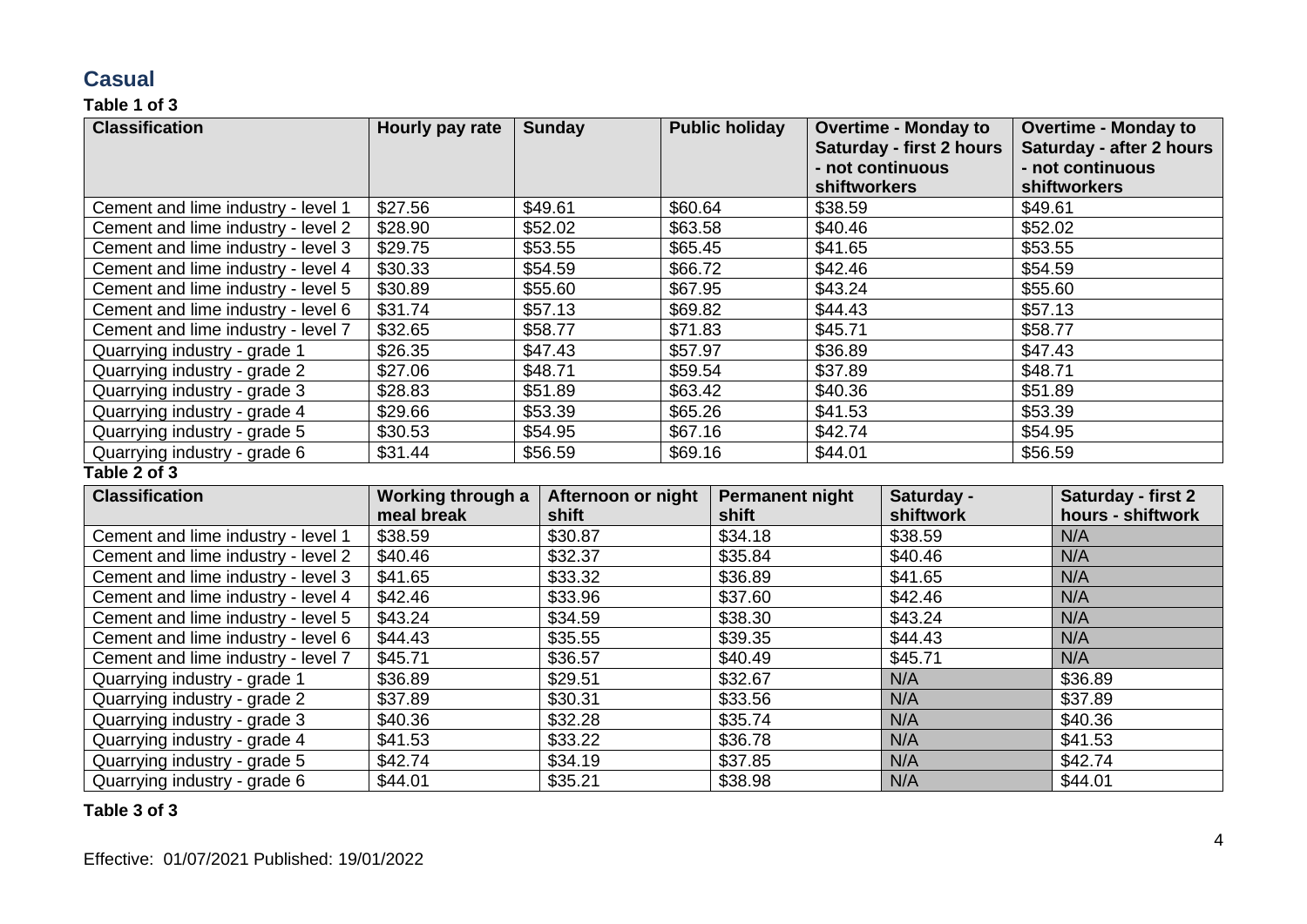| <b>Classification</b>              | Saturday -<br>after 2 hours -<br>shiftwork | Overtime -<br>continuous<br>shiftwork | <b>Minimum</b><br>break after<br>working<br>overtime -<br>change to shift | Less than 10<br>hour break<br>between shifts | <b>Changes to</b><br>shiftwork -<br>more than 48<br>hours notice -<br><b>Monday to</b><br><b>Friday</b> | <b>Working on</b><br><b>RDO</b> |
|------------------------------------|--------------------------------------------|---------------------------------------|---------------------------------------------------------------------------|----------------------------------------------|---------------------------------------------------------------------------------------------------------|---------------------------------|
| Cement and lime industry - level 1 | N/A                                        | \$49.61                               | N/A                                                                       | \$49.61                                      | \$38.59                                                                                                 | N/A                             |
| Cement and lime industry - level 2 | N/A                                        | \$52.02                               | N/A                                                                       | \$52.02                                      | \$40.46                                                                                                 | N/A                             |
| Cement and lime industry - level 3 | N/A                                        | \$53.55                               | N/A                                                                       | \$53.55                                      | \$41.65                                                                                                 | N/A                             |
| Cement and lime industry - level 4 | N/A                                        | \$54.59                               | N/A                                                                       | \$54.59                                      | \$42.46                                                                                                 | N/A                             |
| Cement and lime industry - level 5 | N/A                                        | \$55.60                               | N/A                                                                       | \$55.60                                      | \$43.24                                                                                                 | N/A                             |
| Cement and lime industry - level 6 | N/A                                        | \$57.13                               | N/A                                                                       | \$57.13                                      | \$44.43                                                                                                 | N/A                             |
| Cement and lime industry - level 7 | N/A                                        | \$58.77                               | N/A                                                                       | \$58.77                                      | \$45.71                                                                                                 | N/A                             |
| Quarrying industry - grade 1       | \$47.43                                    | N/A                                   | \$47.43                                                                   | \$47.43                                      | N/A                                                                                                     | \$47.43                         |
| Quarrying industry - grade 2       | \$48.71                                    | N/A                                   | \$48.71                                                                   | \$48.71                                      | N/A                                                                                                     | \$48.71                         |
| Quarrying industry - grade 3       | \$51.89                                    | N/A                                   | \$51.89                                                                   | \$51.89                                      | N/A                                                                                                     | \$51.89                         |
| Quarrying industry - grade 4       | \$53.39                                    | N/A                                   | \$53.39                                                                   | \$53.39                                      | N/A                                                                                                     | \$53.39                         |
| Quarrying industry - grade 5       | \$54.95                                    | N/A                                   | \$54.95                                                                   | \$54.95                                      | N/A                                                                                                     | \$54.95                         |
| Quarrying industry - grade 6       | \$56.59                                    | N/A                                   | \$56.59                                                                   | \$56.59                                      | N/A                                                                                                     | \$56.59                         |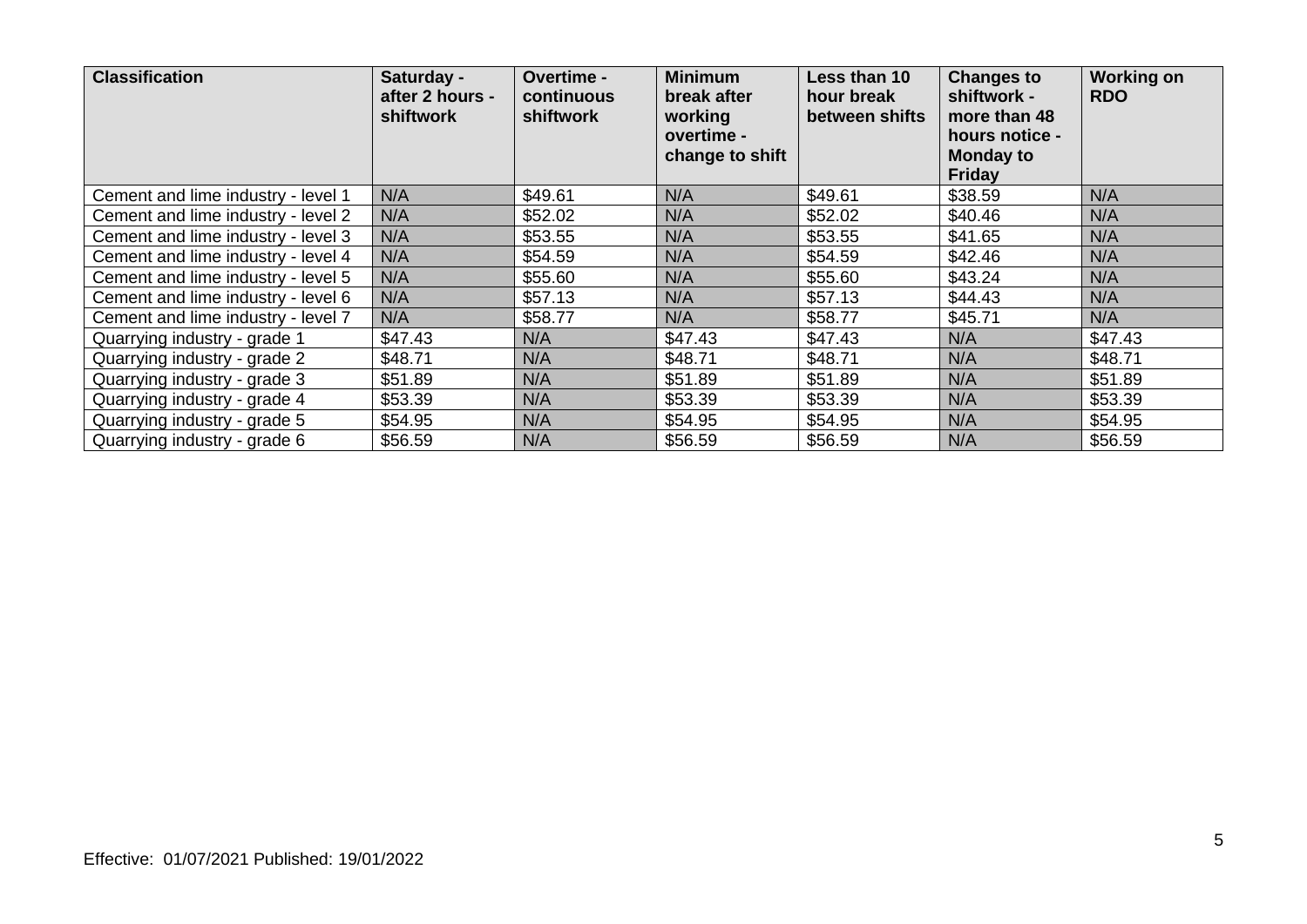## **Allowances**

If any all purpose allowances apply (marked \*), they should be added to the minimum rate before casual loading, penalties and overtime are calculated.

| <b>Allowances</b>                                             | <b>Rate</b>                                                        |
|---------------------------------------------------------------|--------------------------------------------------------------------|
|                                                               |                                                                    |
| * First aid allowance - Cement and lime employees             | \$0.60 per hour                                                    |
| * First aid allowance - Quarrying employees                   | \$0.44 per hour                                                    |
| * Industry disability allowance (already included in the rate | \$1.72 per hour                                                    |
| tables above) - Cement and lime employees                     |                                                                    |
| * Industry disability allowance (already included in the rate | \$0.75 per hour                                                    |
| tables above) - Quarrying employees                           |                                                                    |
| * Leading hand allowance - in charge of 1-5 employees -       | \$0.92 per hour                                                    |
| Cement and lime employees                                     |                                                                    |
| * Leading hand allowance - in charge of 6-16 employees -      | \$1.32 per hour                                                    |
| Cement and lime employees                                     |                                                                    |
| * Leading hand allowance - in charge of 17 or more            | \$1.72 per hour                                                    |
| employees - Cement and lime employees                         |                                                                    |
| * Leading hand and in charge of plant allowance - in          | \$0.50 per hour                                                    |
| charge of 1 or 2 employees - Quarrying employees              |                                                                    |
| * Leading hand and in charge of plant allowance - in          | \$0.70 per hour                                                    |
| charge of 3 to 6 employees - Quarrying employees              |                                                                    |
| * Leading hand and in charge of plant allowance - in          | \$0.87 per hour                                                    |
| charge of 6 to 10 employees - Quarrying employees             |                                                                    |
| * Leading hand and in charge of plant allowance - in          | \$1.38 per hour                                                    |
| charge of more than 10 employees - Quarrying                  |                                                                    |
| employees                                                     |                                                                    |
| * Leading hand and in charge of plant allowance - in          | \$0.50 per hour                                                    |
| charge of processing plant - Quarrying employees              |                                                                    |
| Articulated licence reimbursement - Quarrying employees       | reimbursement for the cost of obtaining the licence                |
| Laundry reimbursement - agreed allowance - Quarrying          | an allowance as agreed for laundering the clothing                 |
| employees                                                     |                                                                    |
| Laundry reimbursement - no agreed allowance -                 | reimbursement for the demonstrated cost of laundering the clothing |
| Quarrying employees                                           |                                                                    |
| Tool reimbursement - Quarrying employees                      | reimbursement for the cost of the tools and appliances             |
| Meal allowance                                                | \$15.15 for a meal                                                 |
| Vehicle allowance                                             | \$0.80 per km                                                      |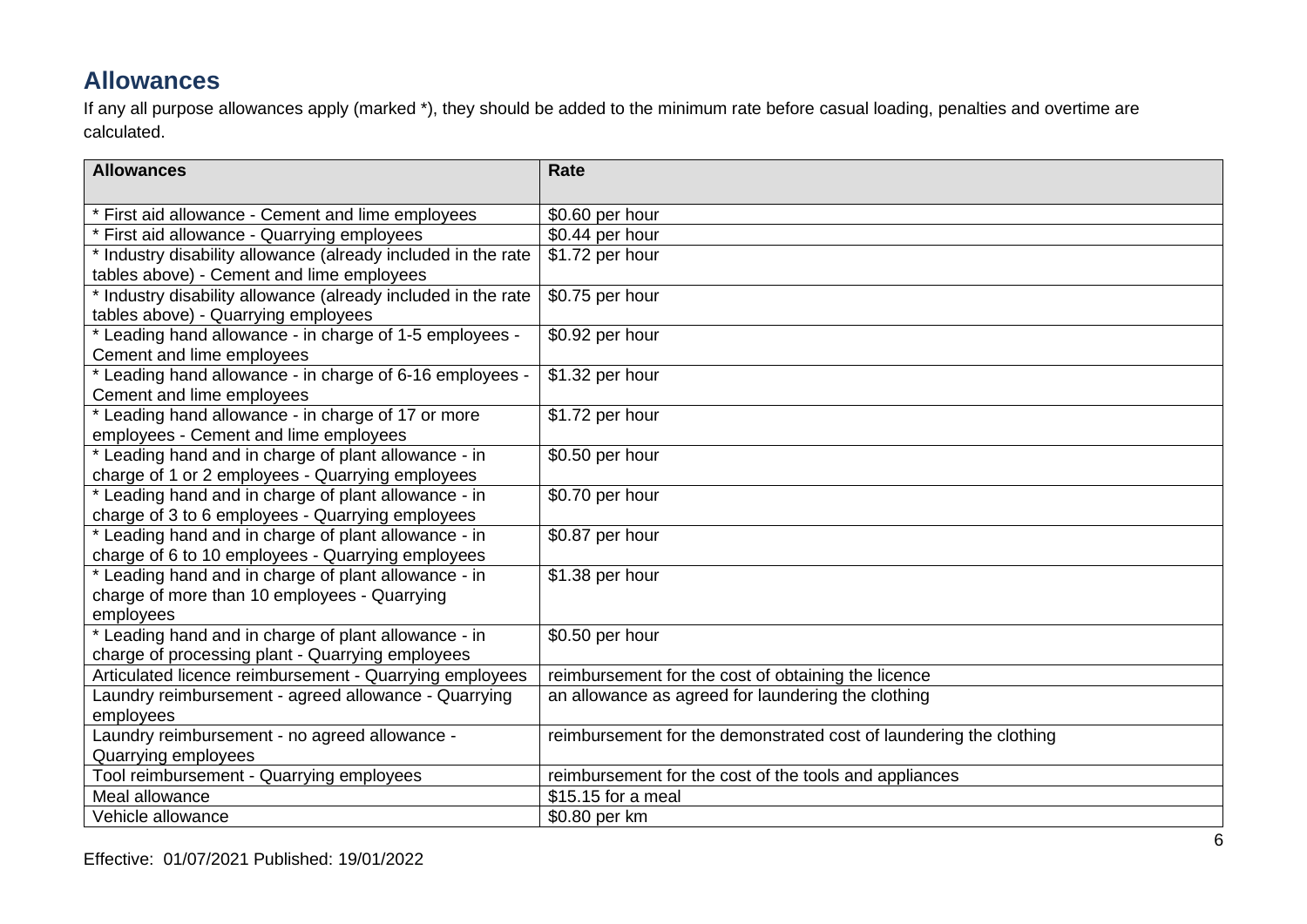| <b>Allowances</b>                                                                                                                                | <b>Rate</b>                                                                                                                                                                        |
|--------------------------------------------------------------------------------------------------------------------------------------------------|------------------------------------------------------------------------------------------------------------------------------------------------------------------------------------|
| Change in locality - accommodation allowance - Cement<br>and lime employees                                                                      | payment of a reasonable amount for board and lodging, up to \$466.55 per week                                                                                                      |
| Change in locality - accommodation allowance -<br>Quarrying employees                                                                            | payment of a reasonable amount for board and lodging, up to \$466.82 per week                                                                                                      |
| Change in locality - expenses reimbursement - not<br>purchasing a permanent residence                                                            | reimbursement of travel fares and reasonable expenses, up to 3 months                                                                                                              |
| Change in locality - expenses reimbursement -<br>purchasing a permanent residence                                                                | reimbursement of travel fares and reasonable expenses, up to 6 months                                                                                                              |
| Change in locality - expenses reimbursement - required to<br>remain away from usual residence                                                    | reimbursement of travel fares and reasonable expenses                                                                                                                              |
| Change in locality - meal allowance                                                                                                              | \$15.15 per meal                                                                                                                                                                   |
| Change in locality - travel time allowance - Monday to<br>Saturday - not purchasing a permanent residence -<br>sleeping berth not provided       | payment at the minimum hourly rate per hour for a maximum of 12 hours in every 24<br>hours, until permanent residence is taken up at the new location, for up to 3 months          |
| Change in locality - travel time allowance - Monday to<br>Saturday - purchasing a permanent residence - sleeping<br>berth not provided           | payment at the minimum hourly rate per hour for a maximum of 12 hours in every 24<br>hours, until permanent residence is taken up at the new location, for up to 6 months          |
| Change in locality - travel time allowance - Monday to<br>Saturday - not purchasing a permanent residence -<br>sleeping berth provided           | payment at the minimum hourly rate per hour for a maximum of 8 hours in every 24<br>hours, until permanent residence is taken up at the new location, for up to 3 months           |
| Change in locality - travel time allowance - Monday to<br>Saturday - purchasing a permanent residence - sleeping<br>berth provided               | payment at the minimum hourly rate per hour, up to a maximum of 8 hours in every 24<br>hours, until permanent residence is taken up at the new location, for up to 6 months        |
| Change in locality - travel time allowance - Sunday or<br>public holiday - not purchasing a permanent residence -<br>sleeping berth not provided | payment at the minimum hourly rate + 50% per hour for a maximum of 12 hours in<br>every 24 hours, until permanent residence is taken up at the new location, for up to 3<br>months |
| Change in locality - travel time allowance - Sunday or<br>public holiday - purchasing a permanent residence -<br>sleeping berth not provided     | payment at the minimum hourly rate + 50% per hour for a maximum of 12 hours in<br>every 24 hours, until permanent residence is taken up at the new location, for up to 6<br>months |
| Change in locality - travel time allowance - Sunday or<br>public holiday - not purchasing a permanent residence -<br>sleeping berth provided     | payment at the minimum hourly rate + 50% per hour for a maximum of 8 hours in every<br>24 hours, until permanent residence is taken up at the new location, for up to 3 months     |
| Change in locality - travel time allowance - Sunday or<br>public holiday - purchasing a permanent residence -<br>sleeping berth provided         | payment at the minimum hourly rate + 50% per hour for a maximum of 8 hours in every<br>24 hours, until permanent residence is taken up at the new location, for up to 6 months     |